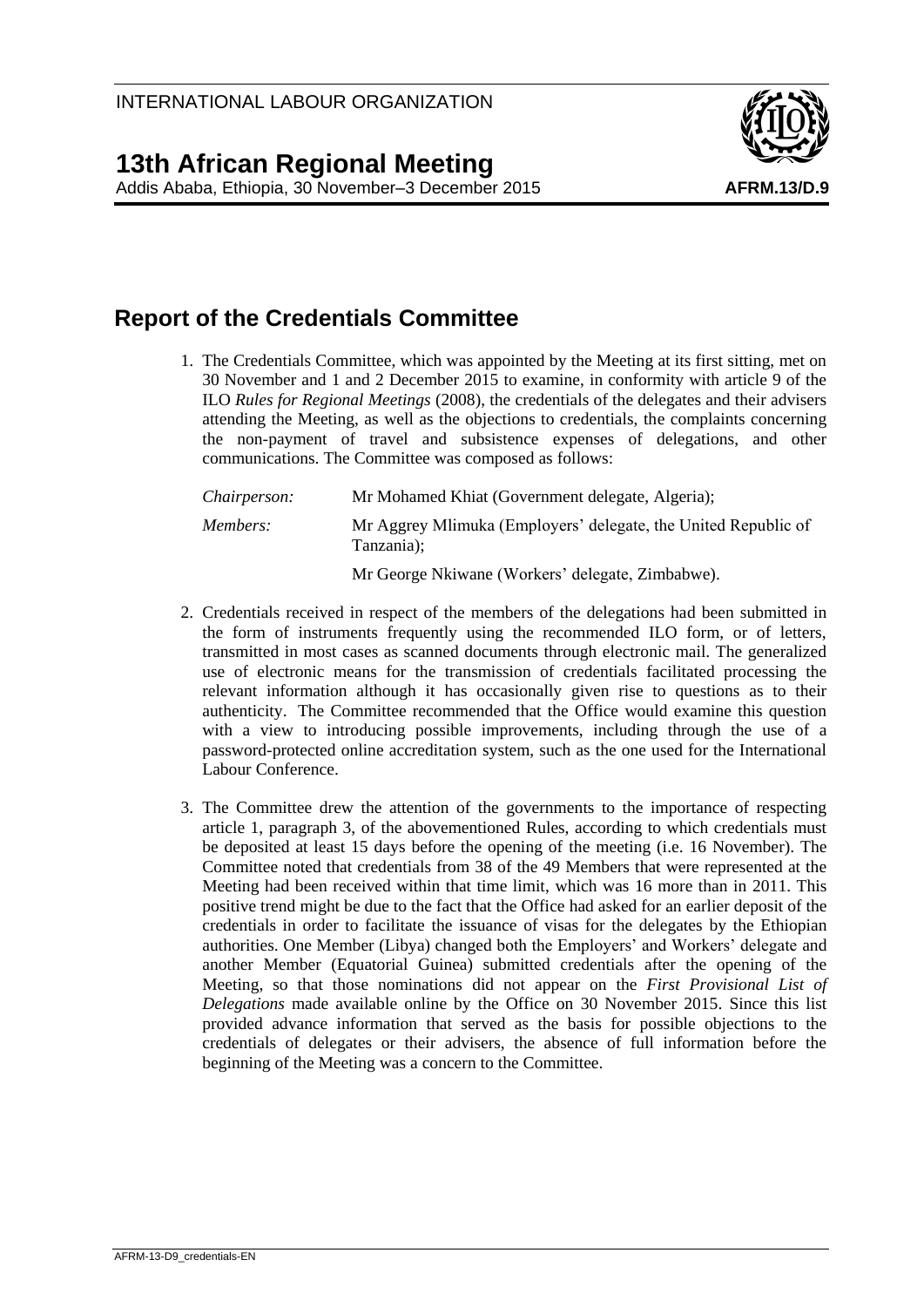### **Composition of the Meeting**

- 4. By the time of the adoption of this report, and as reflected in the table in Annex A, out of the 56 member States invited to attend the Meeting, 50 Members had sent credentials in due form. The Meeting was composed of 98 Government delegates, 47 Employers' delegates and 48 Workers' delegates, i.e. 193 delegates in all. In addition, the Meeting comprised 137 Government advisers, 12 Employers' advisers and 58 Workers' advisers, amounting to a total of 207 advisers. Persons appointed as both substitute delegates and advisers had been included among the advisers. The total number of accredited delegates and advisers thus amounted to 400. The Committee welcomed the level of participation which was the highest for an African Regional Meeting in the last 20 years, thus demonstrating the interest of the constituents for the ILO activities in the region.
- 5. Regarding the number of delegates and advisers having registered, there were 80 Government delegates, 32 Employers' delegates and 39 Workers' delegates, for a total of 151 delegates. The total number of advisers amounted to 156, of whom 110 were Government advisers, 8 Employers' advisers, and 38 Workers' advisers. Annex B to this report contains more detailed information on the number of delegates and advisers registered to the Meeting, amounting to a total of 307.
- 6. The Committee noted that the delegations of two member States accredited to the Meeting (Equatorial Guinea and Madagascar) were exclusively governmental. In addition, the delegation of a member State (France) comprised a Workers' delegate, but no Employers' delegate. The Committee wished to emphasize that under article 1, paragraph 1, of the Rules for Regional Meetings, the acceptance by a member State of an invitation to be represented at a Meeting implied the obligation to appoint a complete delegation so as to ensure a balanced representation of employers and workers at the Meeting. The failure of governments to send full tripartite delegations to Regional Meetings, particularly when recurrent, was a matter of serious concern. The Committee recalled, in this connection, that the Credentials Committee of the International Labour Conference had expressed repeated regret at the number of delegations that had been either incomplete or not accredited to the sessions of the International Labour Conference. The Committee further recalled that the Governing Body last examined the question of incomplete and non-accredited delegations at its 323rd Session (March 2015) and urged member States to comply with their constitutional obligations to accredit full tripartite delegations to sessions of the International Labour Conference and Regional Meetings and requested the Director-General to continue to regularly monitor the situation of member States which failed to accredit any tripartite delegation to sessions of the International Labour Conference and Regional Meetings.<sup>1</sup> The Committee made further observations on this point in paragraphs 27 and 28 below.
- 7. With regard to the resolutions concerning the participation of women in ILO meetings, adopted by the International Labour Conference at its 60th, 67th, 78th and 98th Sessions (June 1975, June 1981, June 1991 and June 2009), the Committee noted that 48 of the 193 delegates and 46 of the 207 advisers that were accredited to the Meeting were women. Women represented 23.5 per cent of total delegates and advisers. Although these numbers reflected an increase as compared to the 12th African Regional Meeting in 2011 (21.4 per cent), the Committee noted that this percentage had remained low. The Committee wished to recall that the United Nations set a target of increasing the proportion of women in decision- and policy-making bodies to at least 30 per cent which was referred to by the Director-General in the letter of convocation sent to the members. The Committee called upon the constituents to strive to meet this target of representation of women in delegations to the Regional Meetings. The Committee noted with interest that there were only four

 $^{1}$  GB.323/LILS/1 and GB.323/PV, para. 323.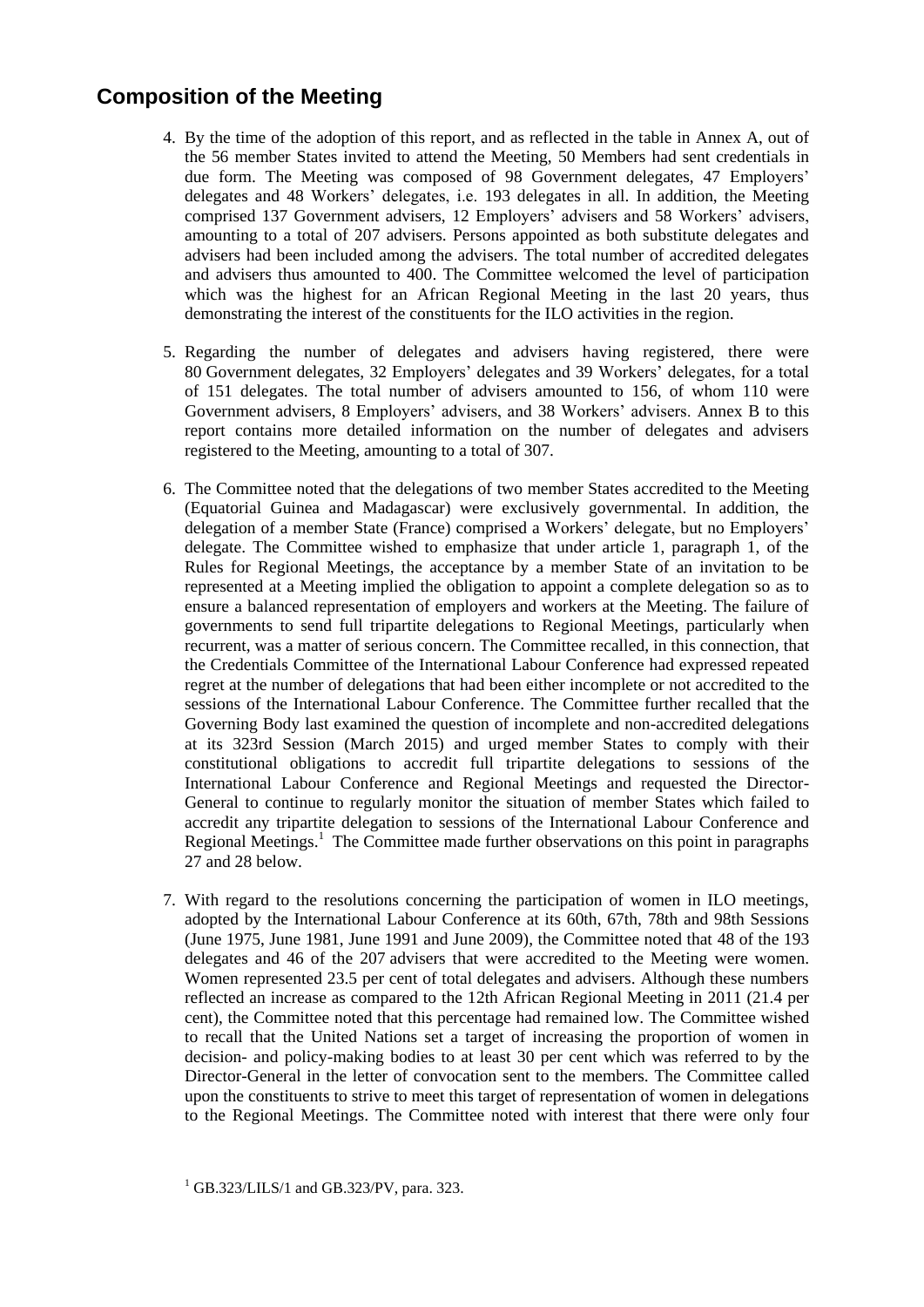delegations that included no women delegates or advisers (Chad, Equatorial Guinea, Mauritania and Somalia), which represented a considerable progress as compared to the last African Regional Meeting where there were 13 such delegations.

- 8. The Meeting was attended by 40 ministers or vice-ministers of member States of the region, compared to 26 ministers in 2011. While the Committee expressed satisfaction for this high-level participation, it noted that only six ministers and vice-ministers were women (as compared to 11 out of 26 in 2011).
- 9. Six member States of the region were not accredited (Cabo Verde, Eritrea, Liberia, Mauritius, South Sudan and United Kingdom). While noting that this was less than half of the member States that did not attend the last African Regional Meeting (13 in 2011), the Committee wished to stress that failure to respond to the Director-General's invitation to attend the Regional Meeting prevented employers and workers of the member States concerned from fully engaging in the work of the Organization and drawing benefit from its meetings. The Committee also recalled, in this respect, the resolution concerning the strengthening of tripartism in the overall activities of the ILO, adopted by the International Labour Conference at its 56th Session (1971) according to which sending tripartite delegations to the Conference and Regional Meetings was not only a right of member States but also an obligation laid upon them. The Committee therefore considered that member States, particularly those which had repeatedly not participated in Regional Meetings, should be requested to provide full explanations to the Director-General's inquiries under the 1971 Resolution, and make every effort to ensure participation in the future. The Committee made additional observations on this point in paragraphs 27 and 28 below.

#### **Representatives of official international organizations**

- 10. Of the official international organizations universal or regional invited to attend the Meeting, in accordance with the relevant agreements or decisions of the Governing Body, the following were represented:
	- United Nations Conference on Trade and Development;
	- United Nations Children's Fund;
	- United Nations Population Fund;
	- United Nations Entity for Gender Equality and the Empowerment of Women;
	- United Nations Human Settlements Programme;
	- Food and Agriculture Organization of the United Nations;
	- World Health Organization;
	- International Telecommunications Union;
	- International Organization for Migration;
	- *Organisation internationale de la Francophonie;*
	- African Union;
	- Economic, Social and Cultural Council of the African Union;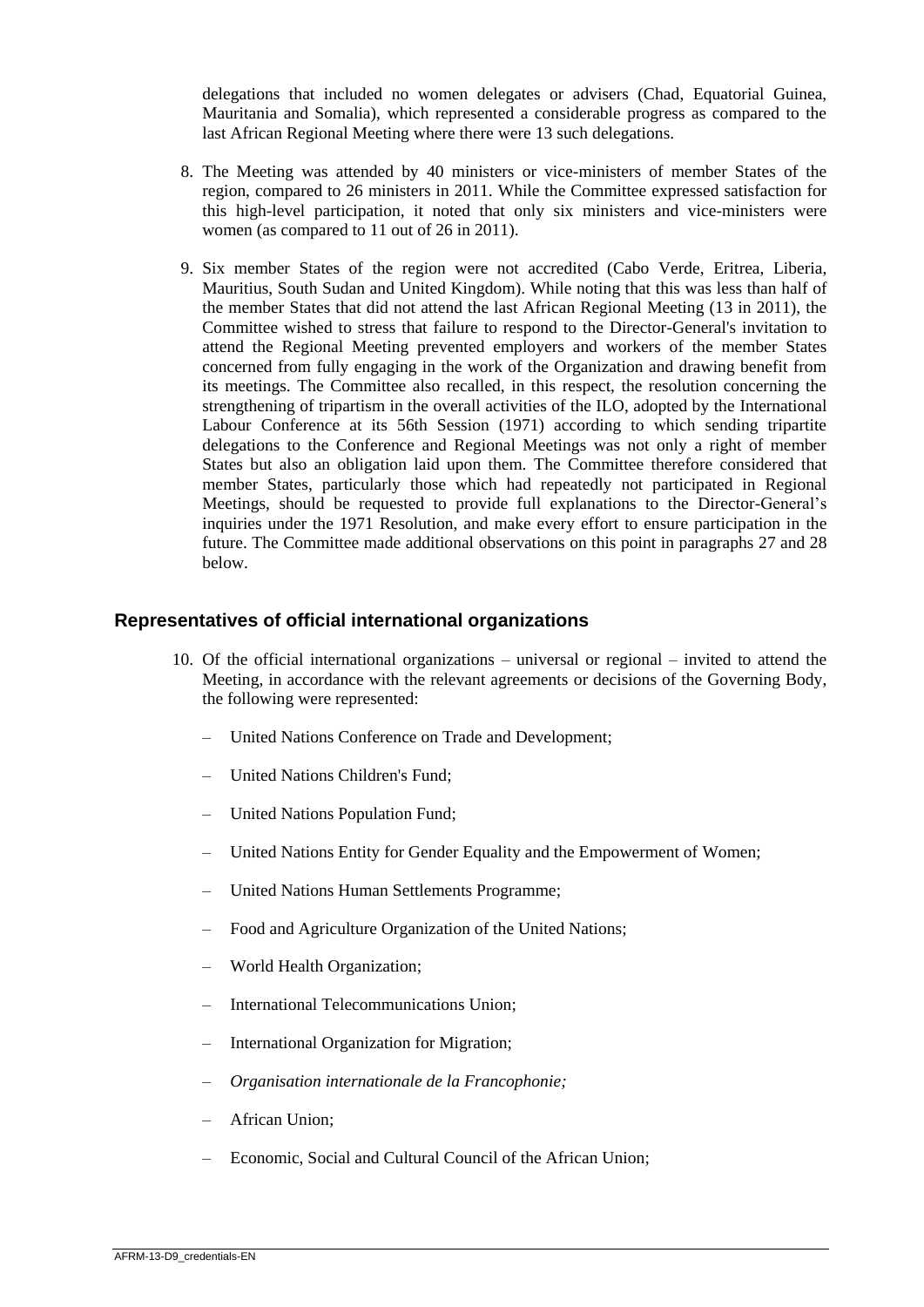- New Partnership for Africa's Development Agency;
- *Centre régional africain d'Administration du Travail*;
- African Regional Labour Administration Centre;
- Economic and Statistical Observatory for Sub-Saharan Africa;
- West African Economic and Monetary Union;
- Common Market for Eastern and Southern Africa;
- African Development Bank Group;
- League of Arab States;
- Arab Center for Labour Administration and Employment;
- European Union.

#### **Representatives of non-governmental international organizations**

- 11. The international non-governmental organizations that were invited to participate at the Meeting, in conformity with article 1, paragraph 8, of the Rules, and were represented, were:
	- International Trade Union Confederation;
	- World Federation of Trade Unions;
	- International Organisation of Employers;
	- Organization of African Trade Union Unity;
	- Business Africa;
	- International Confederation of Arab Trade Unions;
	- East and Central African Social Security Association;
	- Southern African Trade Union Coordination Council;
	- UNI Global Union;
	- HelpAge International.
- 12. The Committee noted with interest the important presence of official international organizations, both universal and regional, as well as the steady increase in the number of international non-governmental organizations participating in the African Regional Meetings.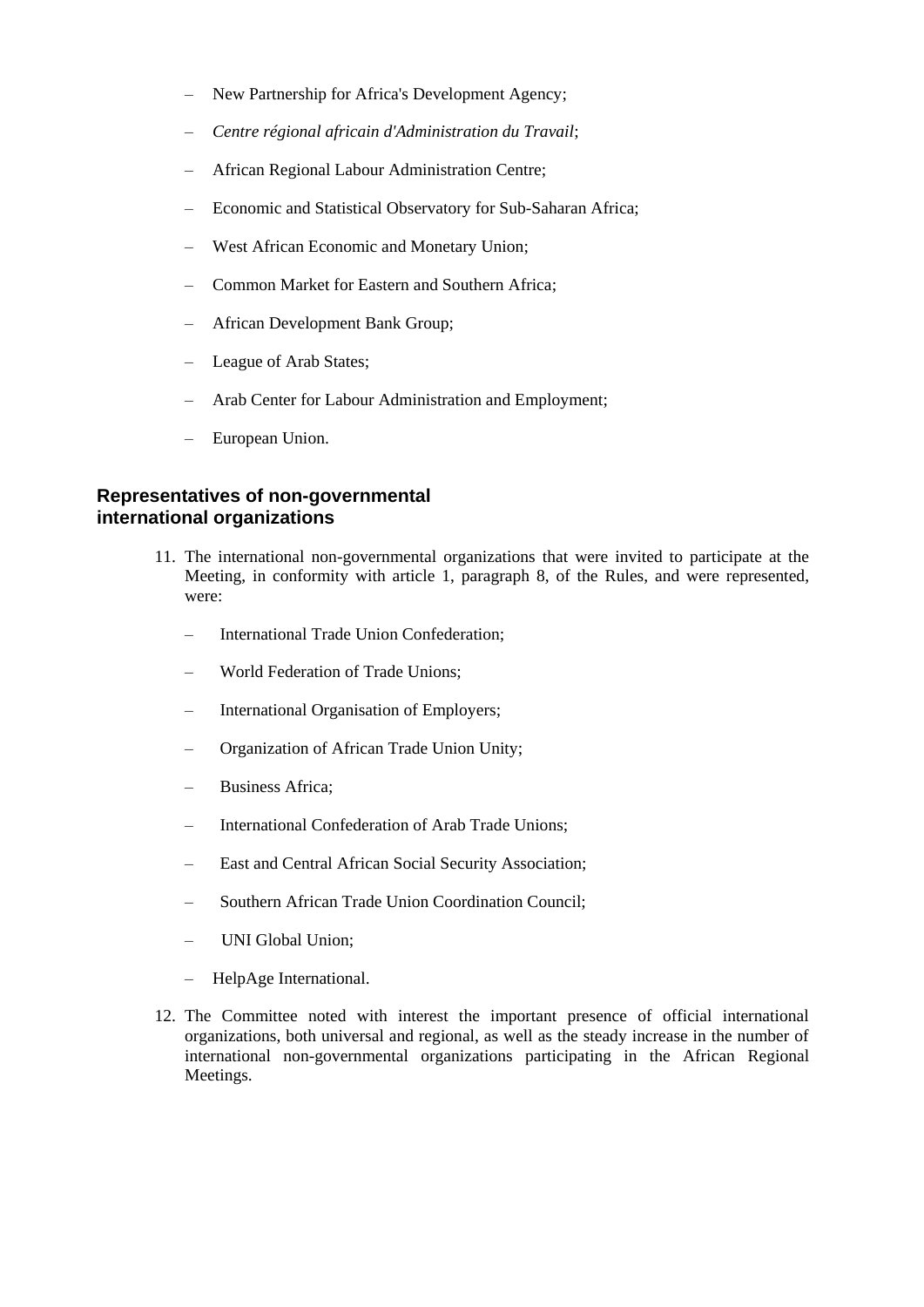### **Objections**

13. The Committee received two objections.

### **Objection concerning the nomination of the Employers' delegate of Somalia**

- 14. The Committee received an objection concerning the nomination of the Employers' delegate of Somalia lodged by the Employers' group at the Meeting. The Employers' group alleged that the Government had unilaterally replaced the employers' delegation representing the Somali Employers' Federation (SEF), recognized as the most representative employers' organization in Somalia, by a delegation from the Somali Chamber of Commerce and Industry (SCCI) which is not recognized as such. Further, the Employers' group alleged that officials of the Ministry of Labour had requested SEF and the Federation of Somali Trade Unions (FESTU) to financially support the Ministry's activity or attendance to the Meeting so that it could appoint their representatives. The authors considered that these practices were a source of concern and constituted a serious violation of the obligation to nominate employer and worker delegates and advisers in agreement with the most representative workers' and employers' organizations as required under article 1, paragraph 2 of the Rules for Regional Meetings.
- 15. In a written communication addressed to the Committee at its request, the Government indicated that SEF did not operate in Somalia and the Government was unaware of any such organization being registered. The Government stated that the SCCI was the only certified organization known to represent the Somali employers. In addition, the Government reiterated its readiness to work with the SCCI, the current leadership of FESTU and the Somali Congress of Trade Unions (SCTU) in the framework of a joint council to engage in tripartite national dialogue. Moreover, the Government stressed that contrary to what was alleged by the Employers' group, the travel and subsistence costs of all Somali delegates were fully paid by the Ministry of Labour and Social Affairs. Finally, the Government called upon the ILO to send a fact-finding mission to Somalia which would help putting an end to unfounded allegations made by the Employers' group.
- 16. *The Committee noted that half an hour after the expiry of the time limit granted by the Committee for the Government to provide its reply, which the Committee had accepted to extend by 18 hours, the Government appeared in the Committee's secretariat to provide oral explanations. Mr Mohamed Adde, Director General of the Ministry of Labour and Government delegate at the Meeting, signed a summary record of the meeting. Half an hour later, the Government deposited a written reply with a series of documents. The Committee regretted that the Government did not provide its reply within the established time limit. In light of the short duration of the Meeting, this delay made it difficult for the Committee to examine thoroughly this information.*
- 17. *The Committee noted that the objection lodged by the Employers' group concerned in essence the same facts which had given rise to another objection filed with the Credentials Committee at the 104th Session (June 2015) of the International Labour Conference. It was therefore able to examine the merits of the objection in the light of the information presented and the conclusions drawn by the Credentials Committee of the Conference. The Committee noted, in this respect, that in the light of insufficient evidence produced by the Government at the 2015 International Labour Conference, the Credentials Committee had expressed doubts as to the Government's assertion regarding the SEF's status, and had*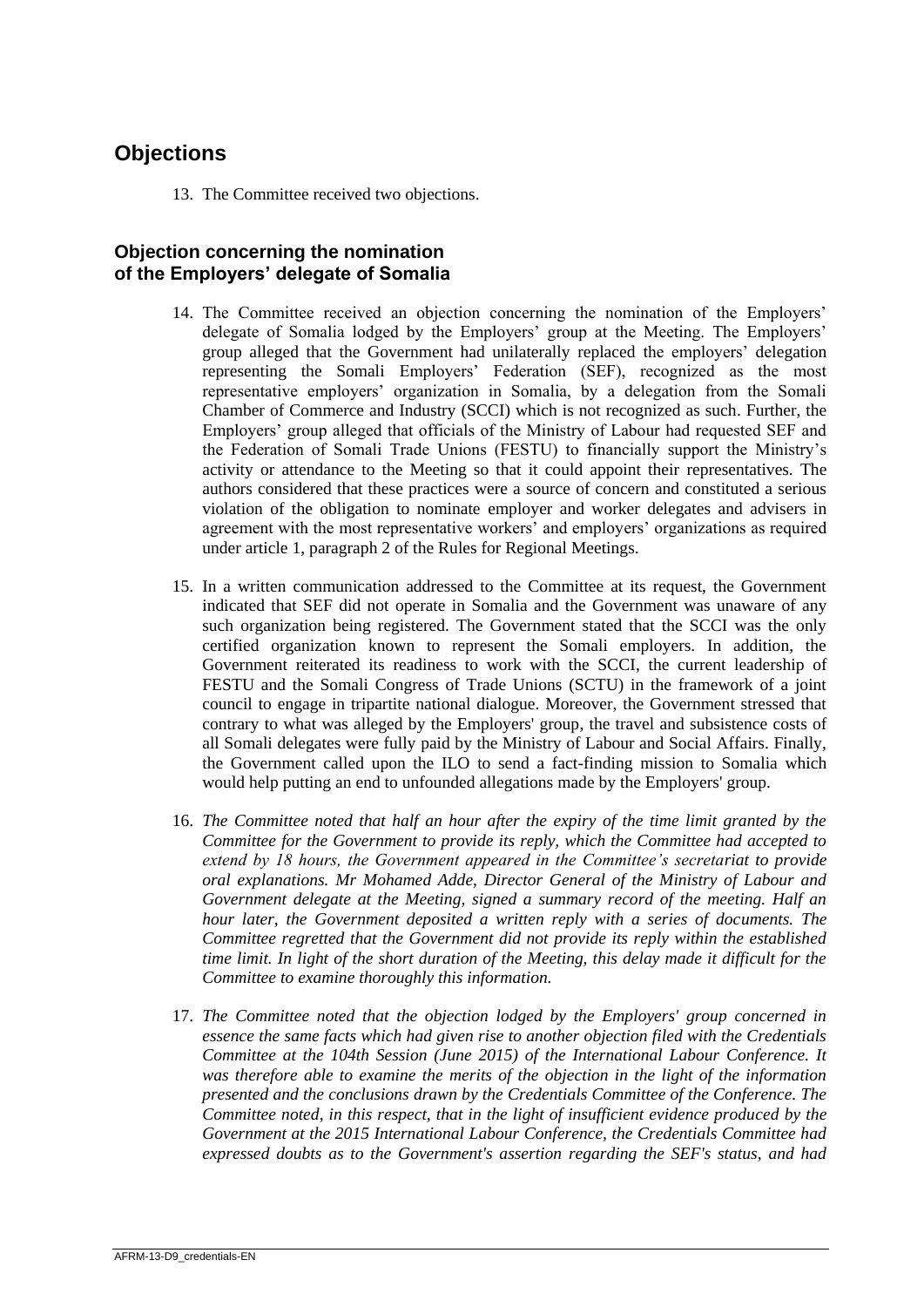*taken the view that by refusing to accept the existence of an employers' organization the Government was acting in breach of article 3, paragraph 5, of the ILO Constitution.*

18. *The Committee noted the insufficiently documented evidence produced by the Government in support of its arguments that the SCCI was the only representative employers' organization operating in the country and that proper consultations were held with SCCI concerning the appointment of the employers' delegation to the Regional Meeting. The Committee expressed concern over what appeared to be a repetition - on the part of both the Government and the objecting organization - of conflicting arguments and diametrically opposed views before different ILO bodies, which offered little certainty about the real situation of employers' organizations in Somalia and even less room for optimism as regards the effective resolution of the underlying dispute. In the Committee's opinion, this would require that the Government establish and implement objective and verifiable criteria to determine the representativity of employers' organizations. The Committee was of the view that doubts persisted about the well-founded of some of the Government's affirmations concerning the SCCI and SEF. Under the circumstances, the Committee could only recall the basic principle reflected in article 1, paragraph 2, of the Rules for Regional Meetings, which was the cornerstone of tripartism and which required that employers' and workers' delegates and advisers to Regional Meetings be chosen in agreement with the most representative employers' and workers' organizations. The Committee considered that the International Labour Office could envisage the possibility of undertaking a mission to Somalia, as proposed by the Government, with a view to properly assessing the situation in this regard. The Committee expressed the hope that free and genuine consultations with the most representative employers' organizations would be undertaken as regards future participation in Regional Meetings.*

#### **Objection concerning the nomination of the Workers' delegation of Somalia**

19. The Committee received an objection concerning the nomination of the Workers' delegation of Somalia lodged by the International Trade Union Confederation (ITUC). The objecting organization alleged that the Government had once again refused to consult with the Federation of Somali Trade Unions (FESTU), the most representative workers' organization, when nominating the Workers' representatives to the Meeting, and this despite the written recognition by the Prime Minister's Office in 2014 that FESTU was the legitimate representative workers' organization. The objecting organization called into question the genuine, independent and representative nature of the Somali Congress of Trade Unions (SCTU), a government set-up, whose Chairperson, Mr Mohamed Osman Haji Ali, had been nominated as the Workers' delegate to the Meeting. It also denounced that Mr Mohamed Ibrahim Isak, the worker adviser and substitute delegate, was not a FESTU official, nor had he ever been designated as its leader or been part of it, even if the function of General Secretary of FESTU was attributed to him in the preliminary list of delegations of the Meeting. Moreover, the ITUC recalled that, at the 104th Session (2015) of the International Labour Conference, the Credentials Committee had found that by unilaterally replacing the initially appointed Worker representatives, including Omar Faruk Osman, General Secretary of FESTU, the Government had interfered in FESTU's internal affairs in breach of article 3(5) of the ILO Constitution and called on the Government to nominate the workers' delegates to future sessions of the Conference in full compliance with article 3(5) of the ILO Constitution. The objecting organization further recalled that in its interim report on Case No. 3113, the Committee on Freedom of Association urged the Government to refrain from any further interference in FESTU's internal affairs. The ITUC deplored that the nomination to the 13th African Regional Meeting had been made in blatant disregard of the recommendations of the Credentials Committee of the Conference and in a context of government interference in FESTU internal affairs and harassment of its leaders.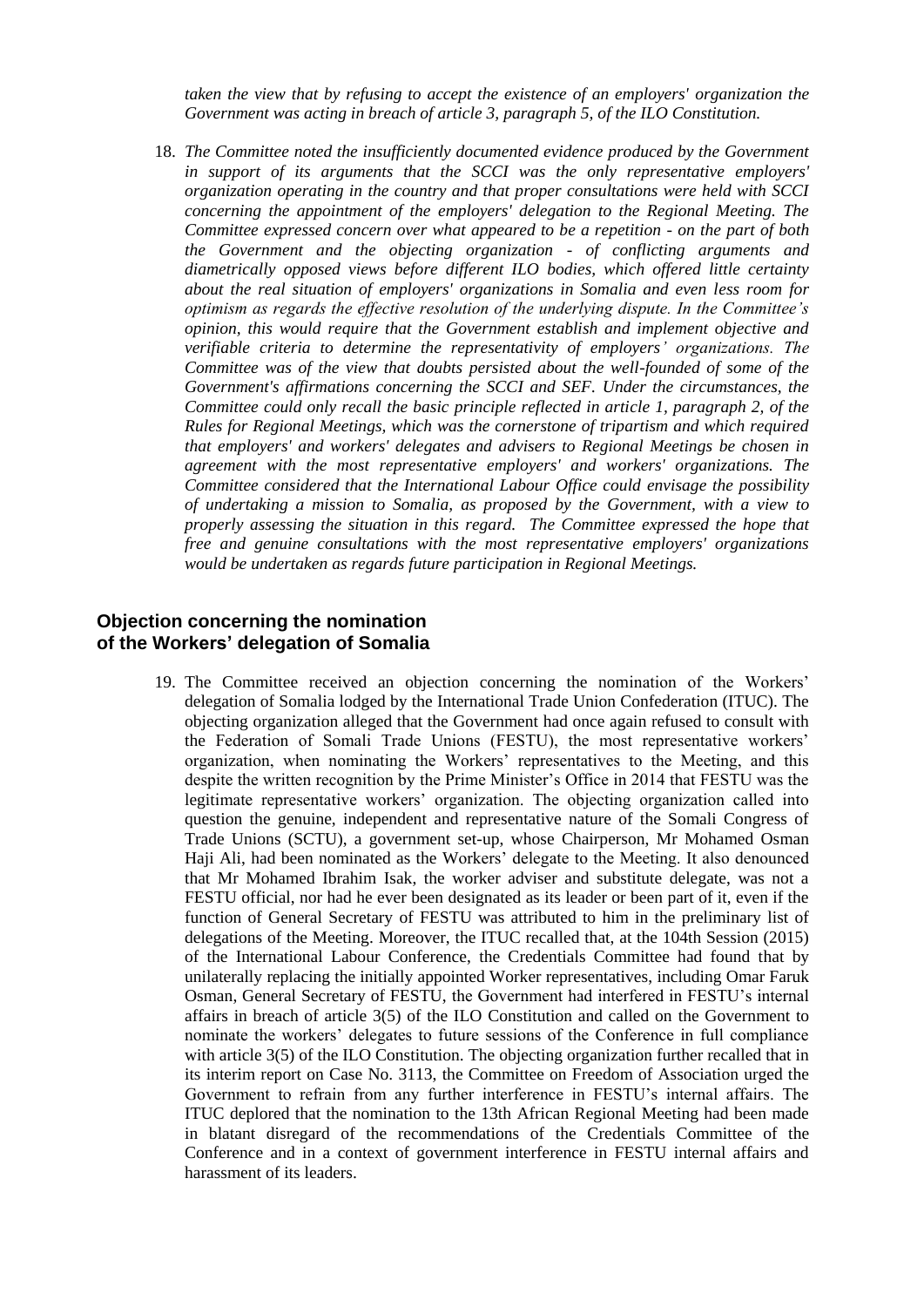- 20. In a written communication addressed to the Committee at its request, the Government stated that it recognized the independence of FESTU and SCTU and, therefore, the results of the Extra-Ordinary National Congress held by FESTU on 29–30 September 2013 in Mogadishu that elected Mr Ali Omar Jimale as the General Secretary. It observed that the other trade union federation, the SCTU, had recognized the results of FESTU elections, and that it was currently working with the new leaders of FESTU attending the Meeting. Further, the Somali Chamber of Commerce and Industry (SCCI) and the Ministry of Labour and Social Affairs reported that the elections had been free and fair. The Government acknowledged that it had no right to interfere in the organization's internal rules and procedures and confirmed that it had consulted the social partners on the selection of the tripartite delegation attending the Regional Meeting. The Government added that, contrary to the allegations made by the ITUC, it had fully covered the travel expenses and costs for the Somali delegates attending the Meeting. As concerns the SCTU, the Government affirmed that it was a legitimate registered national trade union centre with whom the Government collaborated in resolving a recent port strike. The Government doubted whether the objecting organization had the necessary information on the Somali trade union movement and questioned the credibility of Mr Omar Faruk Osman wondering why the objecting organization continued to support him even if he had been suspended by the East African Trade Union Confederation. Finally, the Government requested the ILO to send a fact-finding mission to Somalia that would help to put an end to unfounded allegations against the Government of Somalia.
- 21. *The Committee noted that half an hour after the expiry of the time limit granted by the Committee for the Government to provide its reply, which the Committee had accepted to extend by 19 hours, the Government appeared in the Committee's secretariat to provide oral explanations. Mr Mohamed Adde, Director General of the Ministry of Labour and Government delegate at the Meeting, signed a summary record of the meeting. Half an hour later, the Government deposited a written reply with a series of documents. The Committee regretted that the Government did not provide its reply within the established time limit. In light of the short duration of the Meeting, this delay made it difficult for the Committee to thoroughly examine this information. The Committee noted that the Government should not have been surprised to have to respond to an objection at this Meeting considering that it had nominated a workers' delegation practically identical to that which gave rise to an objection lodged at the 104th Session (June 2015) of the International Labour Conference.*
- 22. *The Committee noted that the Government did not provide any information evidencing the consultations which would have taken place with SCTU and FESTU or details about the representativity of these two organizations and the criteria applied to conclude on the nomination of a delegate from SCTU rather than FESTU. It noted the information concerning the Extra-Ordinary National Congress that FESTU held on 29 and 30 September 2013 in Mogadishu and which had declared the replacement of Mr Omar Faruk Osman. However, as the Credentials Committee at the 104th Session (2015) of the International Labour Conference had noted, Mr Omar Faruk Osman was nonetheless appointed as the Workers' delegate at the 103rd Session (2014) of the Conference. Moreover, the objecting organization referred to numerous communications of the Government made after the date of that Congress, including a Note of the Office of the Prime Minister dated 1 May 2014 addressed to the International Labour Office which declared that the workers of Somalia were accurately represented by FESTU and that Mr Omar Faruk Osman remained the workers' delegate. Finally, the Committee noted that*  based on the statements of the Government before the Committee on Freedom of *Association, the former Minister of Labour and his Government had recognized FESTU, trade union headed by Mr Omar Faruk Osman whereas the current Minister of Labour had decided to no longer recognize nor approve the leadership of Mr Osman without making reference, however, to an Extra-Ordinary Congress of FESTU (Case No. 3113, report No. 376, paragraph 983).*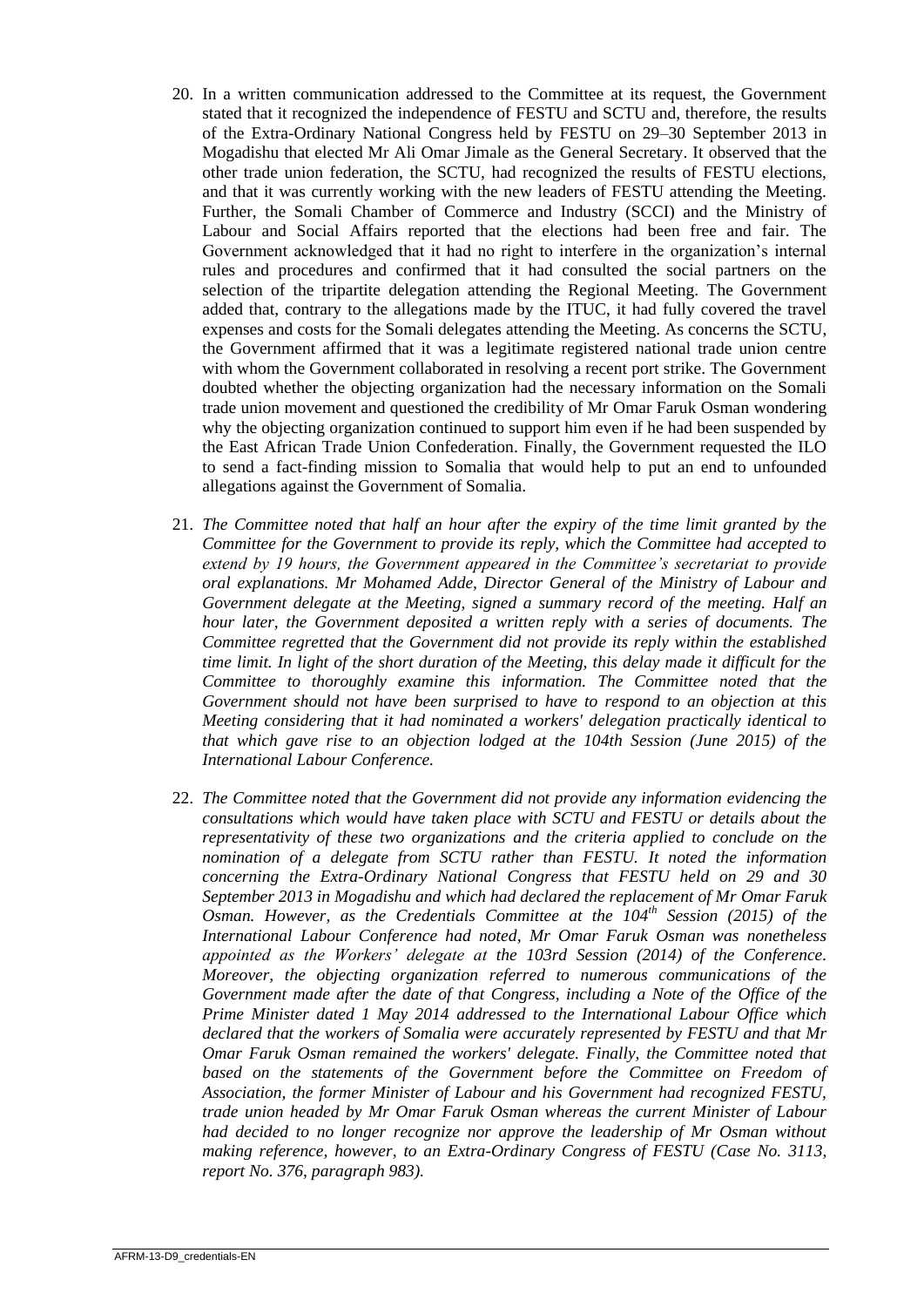23. *Accordingly, in view of contradictory information put at its disposal, the Committee was not in a position to establish whether the workers' delegation of Somalia to the Regional Meeting was appointed in agreement with the country's most representative workers' organizations, as required under article 1, paragraph 2, of the Rules for Regional Meetings. In this context, the Committee noted with concern the situation reflected in the conclusions and recommendations of the Committee on Freedom of Association in the above-mentioned Case No. 3113, according to which the Committee "urged the Government to refrain from any further interference in the unions registered in Somalia with particular reference to the [...] FESTU, observe the right of the union to administer its own affairs and activities without let or hindrance and in line with the principles of freedom of association and democracy, ensure that the elected leaders of the union are free to exercise the mandate given to them by their members and to that extent enjoy the recognition of the Government as a social partner" (paragraph 991). While emphasizing the link between freedom of association and the appointment of the workers' delegate, the Committee expected that the appointment of the workers' delegation of Somalia to future African Regional Meetings was made in conformity with the provisions of article 1, paragraph 2, of the Rules for Regional Meetings. The Committee also considered that the International Labour Office could envisage the possibility of undertaking a mission to Somalia, as proposed by the Government, with a view to properly assessing the situation in this regard.*

### **Complaints**

24. The Committee received no complaints.

### **Communications**

#### **Communications concerning the delegation of Madagascar**

- 25. The Committee received a communication from the International Trade Union Confederation (ITUC) regretting that the Government of Madagascar had failed to accredit any employer and worker delegates, thus nominating an incomplete delegation in violation of article 1, paragraph 1, of the Rules for Regional Meetings. The Committee also received a similar communication from the Employers' group which drew attention to the fact that the Government of Madagascar had announced to the *Groupement des entreprises* of Madagascar that it was not in a position to finance the participation of the social partners to the 13th African Regional Meeting due to budgetary restrictions. The Employers' group further indicated that even though the Government had contacted the *Groupement des enterprises* in respect of the Meeting, no steps were taken to include them in the delegation, and as a result, no employer delegates were able to participate in the Meeting contrary to the Government delegation which travelled to Addis Ababa. This decision was contrary to the Rules for Regional Meetings and the Government should comply in the future with its obligation to ensure the accreditation of a tripartite delegation and pay the travel and subsistence expenses of the employer delegates to Regional Meetings.
- 26. In response to the Committee's invitation to provide explanations, if it so wished, the Government stated that, in view of the critical situation of public finance, budgetary restrictions were necessary, and in this context, the participation of the government delegation had to be negotiated with the Ministry of Finance and Budget. The late submission of credentials attested to those lengthy negotiations following which it became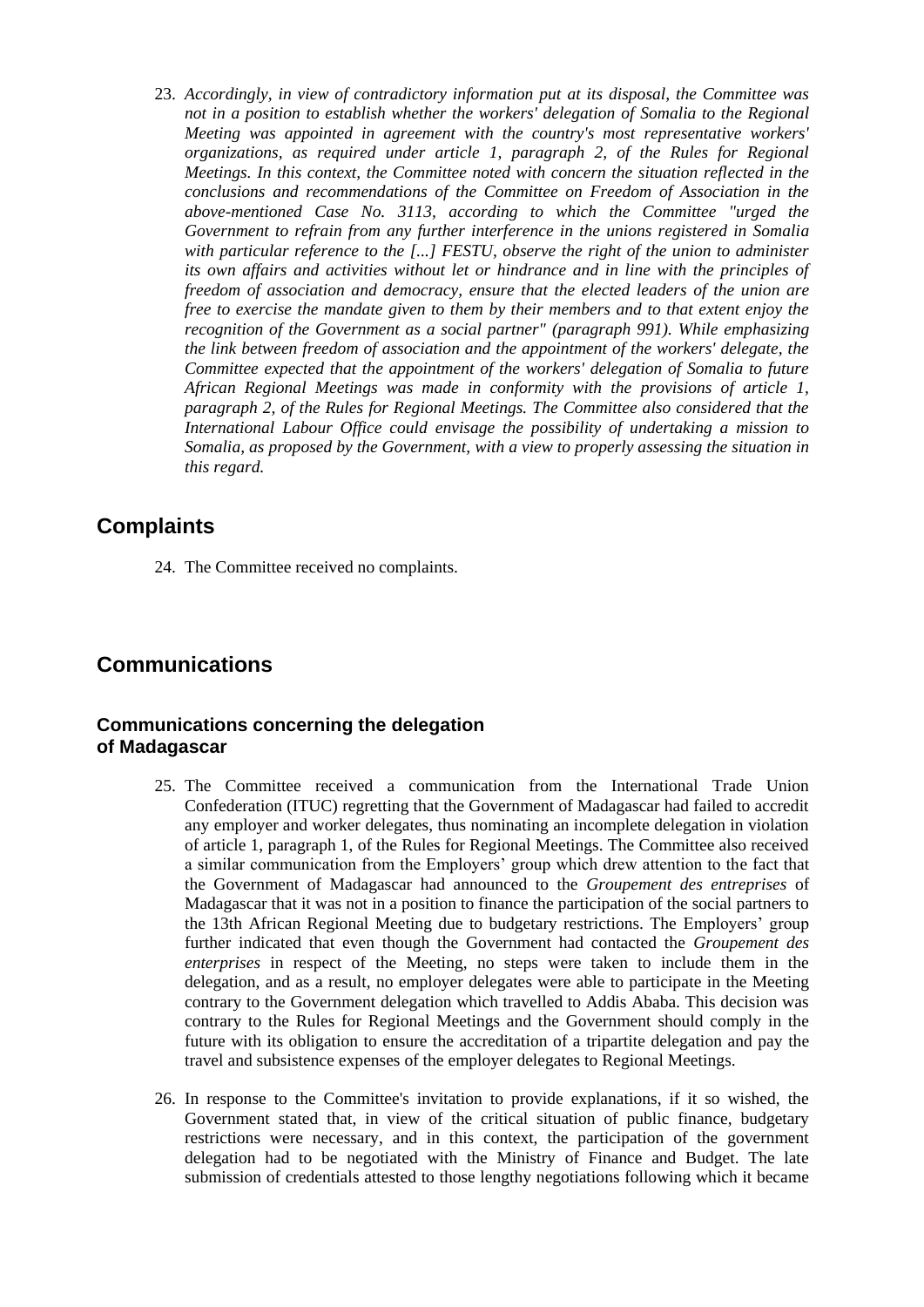clear that the Ministry of the Public Service, Labour and Social Laws was not in a position to support the expenses of a tripartite delegation. The Government expressed its commitment, however, to ensure the tripartite participation in the next Regional Meeting. Moreover, the Government made reference to an official communication addressed to the ILO Director-General before the opening of the 13th African Regional Meeting by which it informed the Office that due to budgetary constraints, it was not in a position to cover the expenses of non-government delegates to that Meeting while promising that in the future a regular tripartite participation would be ensured.

- 27. *The Committee recalled that its mandate was more limited than that of the Credentials Committee of the Conference in matters of incomplete delegations. While taking note of the Government's explanations and while fully acknowledging the critical financial situation described by the Government, the Committee regretted that the Government had failed to comply with its obligations. The Committee recalled, in this connection, that in 2014 the Government had failed to pay the travel and subsistence expenses of its employer and worker representatives at the 103rd Session of the International Labour Conference invoking financial constraints. In so doing, the Government deprived the country's employers and workers of their right to be represented and contribute to the work of ILO meetings. Without the full and constructive interaction between government, employer and worker representatives, these meetings could not function properly or attain their objectives. The Committee therefore expressed the firm hope that the Government would keep to its commitment and send a complete tripartite delegation to future ILO Meetings.*
- 28. *More generally, the Committee was fully cognizant that many member States of the region might be facing similar financial difficulties and appreciated the financial burden that the participation of a full tripartite delegation to the Meeting implied. However, financial constraints should not be invoked to relieve a government from its obligations under article 1, paragraph 1, of the Rules for Regional Meetings to nominate a complete delegation as well as to cover its travel and subsistence expenses. The Committee noted with satisfaction the low number of communications received on this subject and the absence of complaints regarding the non-payment of travel and subsistence expenses, and was of the view that the problems surrounding the financial implications for governments of tripartite participation to Regional Meetings were likely to persist in the years ahead and called for concerted efforts through social dialogue in the search of sound and practicable solutions.*
	- \* \* \*
- 29. The Committee adopts this report unanimously. It recommends that the Meeting request the Office to annex it to the report of the Meeting and to bring it to the attention of the Governing Body, in conformity with article 9, paragraph 4, of the Rules for Regional Meetings.

Addis Ababa, 2 December 2015 *(Signed)* Mr Mohamed Khiat Chairperson

Mr Aggrey Mlimuka

Mr George Nkiwane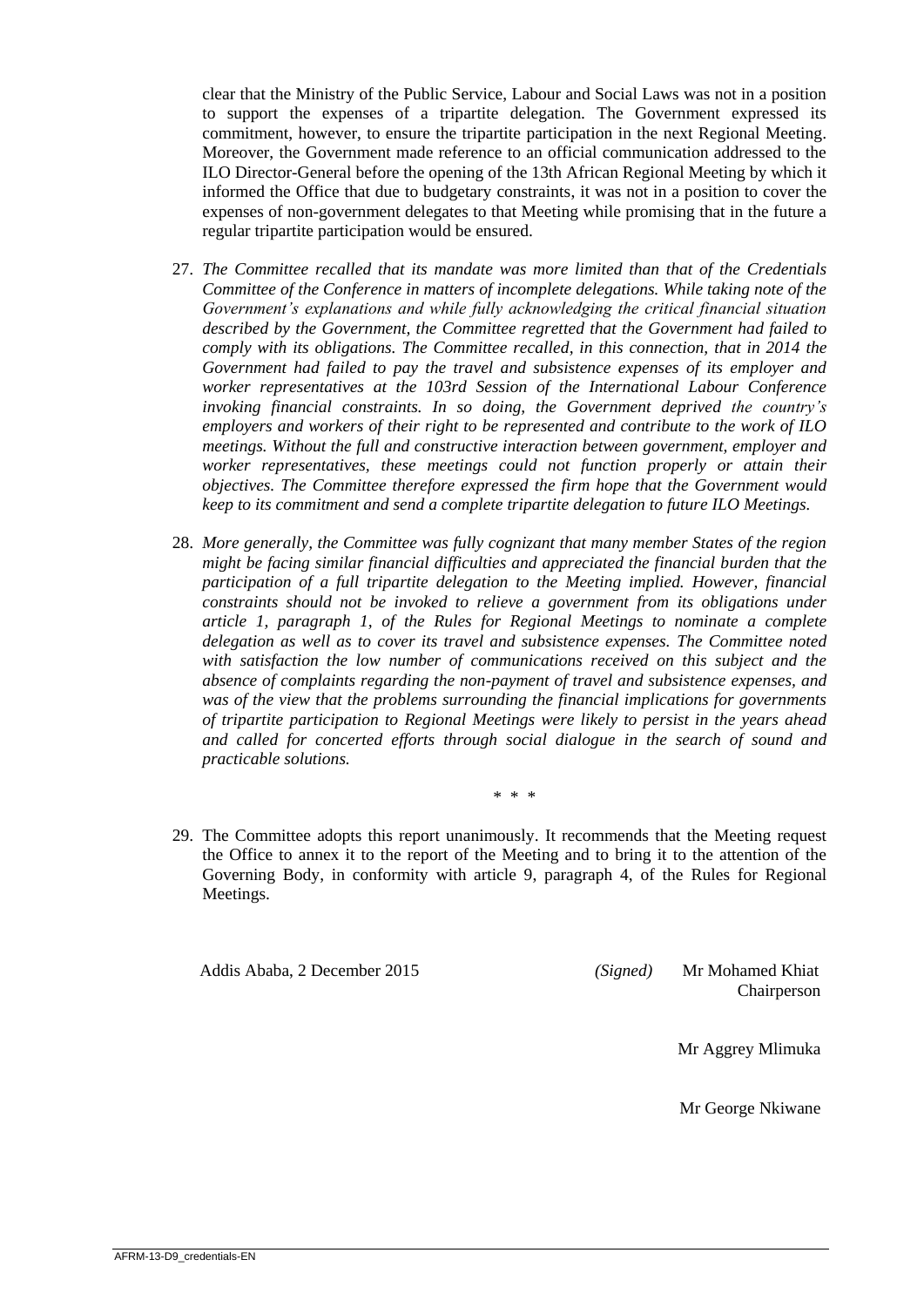## **Annex A**

## **Accredited delegates and advisers**

(Updated as of 6 p.m. on 02.12.2015)

|                                  | Government<br><b>Delegates</b> | Employers'<br>Delegates  | Workers'<br>Delegates    | Government<br>Advisers   | Employers'<br><b>Advisers</b> | Workers'<br>Advisers     |
|----------------------------------|--------------------------------|--------------------------|--------------------------|--------------------------|-------------------------------|--------------------------|
| Algeria                          | $\sqrt{2}$                     | 1                        | $\mathbf{1}$             | $\sqrt{3}$               | l,                            |                          |
| Angola                           | $\sqrt{2}$                     | 1                        | $\mathbf{1}$             | $\overline{2}$           | ä,                            | ä,                       |
| Benin                            | $\overline{2}$                 | 1                        | 1                        | $\overline{\phantom{a}}$ | $\overline{\phantom{a}}$      | $\overline{\phantom{a}}$ |
| <b>Botswana</b>                  | $\overline{2}$                 | 1                        | 1                        | $\blacksquare$           | $\overline{\phantom{a}}$      | $\overline{2}$           |
| Burkina Faso                     | $\overline{2}$                 | $\mathbf{1}$             | $\mathbf{1}$             | $\mathbf{1}$             | $\overline{\phantom{a}}$      | $\overline{\phantom{a}}$ |
| <b>Burundi</b>                   | $\overline{2}$                 | $\mathbf{1}$             | $\mathbf{1}$             | ÷,                       | $\blacksquare$                | $\overline{\phantom{a}}$ |
| Cameroon                         | $\overline{2}$                 | $\mathbf{1}$             | $\mathbf{1}$             |                          | ÷,                            | ÷.                       |
| Cabo Verde                       | ÷,                             | $\overline{\phantom{a}}$ | ÷.                       |                          | ÷,                            | $\overline{\phantom{a}}$ |
| Central African Republic         | $\overline{2}$                 | $\mathbf{1}$             | $\mathbf{1}$             | 1                        | J.                            | $\overline{\phantom{a}}$ |
| Chad                             | $\overline{2}$                 | 1                        | $\mathbf{1}$             | $\overline{4}$           | $\overline{\phantom{a}}$      | $\mathbf{1}$             |
| Comoros                          | $\sqrt{2}$                     | 1                        | $\mathbf{1}$             | $\overline{2}$           | $\overline{a}$                | $\blacksquare$           |
| Congo                            | $\overline{2}$                 | 1                        | $\mathbf{1}$             | 14                       | $\mathbf{1}$                  | $\overline{2}$           |
| Côte d'Ivoire                    | $\sqrt{2}$                     | $\mathbf{1}$             | $\mathbf{1}$             | $\overline{11}$          | ÷,                            | $\blacksquare$           |
| Democratic Republic of the Congo | $\overline{2}$                 | $\mathbf{1}$             | 1                        | $\mathfrak{Z}$           | ÷,                            | $\overline{\phantom{a}}$ |
| Djibouti                         | $\overline{2}$                 | $\mathbf{1}$             | $\mathbf{1}$             | $\overline{\phantom{a}}$ | $\overline{\phantom{a}}$      | ÷.                       |
| Egypt                            | $\overline{2}$                 | $\mathbf{1}$             | $\mathbf{1}$             | $\mathfrak{Z}$           | $\sqrt{3}$                    | 8                        |
| <b>Equatorial Guinea</b>         | $\mathbf{1}$                   | $\overline{\phantom{a}}$ | $\overline{\phantom{a}}$ | $\blacksquare$           | $\blacksquare$                | $\Box$                   |
| Eritrea                          | ÷,                             | ÷,                       | $\overline{\phantom{a}}$ | ×,                       | J.                            | ä,                       |
| Ethiopia                         | $\overline{2}$                 | $\mathbf{1}$             | $\mathbf{1}$             | $\, 8$                   | $\overline{2}$                | 14                       |
| France                           | $\overline{2}$                 | ä,                       | $\mathbf{1}$             | $\mathbf{1}$             | $\overline{\phantom{a}}$      | $\mathbf{1}$             |
| Gabon                            | $\sqrt{2}$                     | 1                        | $\mathbf{1}$             | 3                        | $\blacksquare$                | $\overline{\phantom{a}}$ |
| Gambia                           | $\sqrt{2}$                     | 1                        | 1                        | $\overline{\phantom{a}}$ | $\overline{\phantom{a}}$      | $\overline{\phantom{a}}$ |
| Ghana                            | $\overline{2}$                 | $\mathbf{1}$             | $\mathbf{1}$             | $\mathbf{1}$             | $\overline{\phantom{a}}$      | $\frac{1}{2}$            |
| Guinea                           | $\sqrt{2}$                     | 1                        | $\mathbf{1}$             | ÷,                       | ÷,                            | $\overline{\phantom{a}}$ |
| Guinea-Bissau                    |                                | $\mathbf{1}$             | $\mathbf{1}$             |                          |                               |                          |
|                                  | $\overline{2}$                 |                          | $\mathbf{1}$             | ×,<br>$\mathbf{1}$       | J.                            | ÷,                       |
| Kenya                            | $\overline{2}$                 | $\mathbf{1}$             |                          |                          | $\overline{\phantom{a}}$      | 1                        |
| Lesotho                          | $\overline{2}$                 | 1                        | $\mathbf{1}$             | $\mathbf{1}$             | $\overline{\phantom{a}}$      | $\overline{\phantom{a}}$ |
| Liberia                          | $\overline{\phantom{a}}$       | $\overline{\phantom{a}}$ | ä,                       | ÷,                       | ÷,                            | $\overline{\phantom{a}}$ |
| Libya                            | $\sqrt{2}$                     | $\mathbf{1}$             | $\mathbf{1}$             | $\overline{2}$           | ä,                            | 1                        |
| Madagascar                       | $\overline{2}$                 | ä,                       | $\overline{\phantom{a}}$ | $\overline{\phantom{a}}$ | ÷,                            | $\overline{\phantom{a}}$ |
| Malawi                           | $\overline{2}$                 | $\mathbf{1}$             | $\mathbf{1}$             | $\mathbf{1}$             | ÷,                            | $\overline{\phantom{a}}$ |
| Mali                             | $\overline{2}$                 | 1                        | $\mathbf{1}$             | $\overline{5}$           | $\mathbf{1}$                  | 1                        |
| Mauritania                       | $\overline{2}$                 | 1                        | $\mathbf{1}$             | 4                        | $\overline{\phantom{a}}$      | $\mathbf{1}$             |
| Mauritius                        | $\overline{\phantom{a}}$       | $\Box$                   | ä,                       | $\overline{\phantom{a}}$ | ä,                            | $\overline{a}$           |
| Morocco                          | $\overline{2}$                 | 1                        | 1                        | 6                        | $\mathbf{1}$                  | 11                       |
| Mozambique                       | $\overline{2}$                 | $\mathbf{1}$             | 1                        | 5                        | ÷,                            | 1                        |
| Namibia                          | $\overline{2}$                 | 1                        | $\mathbf{1}$             | $\overline{3}$           | $\overline{\phantom{a}}$      | $\overline{\phantom{a}}$ |
| Niger                            | $\sqrt{2}$                     | 1                        | $\mathbf{1}$             | $\overline{5}$           | $\overline{\phantom{a}}$      | $\overline{\phantom{a}}$ |
| Nigeria                          | $\overline{2}$                 | 1                        | $\mathbf{1}$             | $\overline{5}$           | $\overline{\phantom{a}}$      | 3                        |
| Rwanda                           | $\overline{2}$                 | $\mathbf{1}$             | $\mathbf{1}$             | ÷.                       | $\blacksquare$                | ä,                       |
| Sao Tome and Principe            | $\overline{2}$                 | $\mathbf{1}$             | $\mathbf{1}$             | $\mathbf{1}$             | $\mathbf{1}$                  | $\overline{\phantom{a}}$ |
| Senegal                          | $\overline{2}$                 | $\mathbf{1}$             | $\mathbf{1}$             | $\overline{2}$           | $\mathbf{1}$                  | $\mathbf{1}$             |
| Seychelles                       | $\overline{2}$                 | $\mathbf{1}$             | $\mathbf{1}$             | ÷.                       | $\overline{\phantom{a}}$      | $\overline{\phantom{a}}$ |
| Sierra Leone                     | $\overline{2}$                 | $\mathbf{1}$             | $\mathbf{1}$             | $\blacksquare$           | $\blacksquare$                | $\overline{\phantom{a}}$ |
| Somalia                          | $\overline{2}$                 | $\mathbf{1}$             | $\overline{1}$           | $\mathbf{1}$             | ÷,                            | $\mathbf{1}$             |
| South Africa                     | $\sqrt{2}$                     | $\mathbf{1}$             | $\mathbf{1}$             | 10                       | $\blacksquare$                | $\overline{\phantom{a}}$ |
| South Sudan                      | $\frac{1}{2}$                  | ä,                       | ÷,                       | ÷.                       | ÷,                            | ÷.                       |
| Sudan                            | $\overline{2}$                 | 1                        | $\mathbf{1}$             | $\overline{3}$           | $\blacksquare$                | $\overline{2}$           |
| Swaziland                        | $\sqrt{2}$                     | $\mathbf{1}$             | $\mathbf{1}$             | $\overline{\phantom{a}}$ | 1                             | $\mathbf{1}$             |
| United Republic of Tanzania      | $\overline{2}$                 | $\mathbf{1}$             | $\mathbf{1}$             | $\overline{9}$           | $\Box$                        | ä,                       |
| Togo                             | $\overline{2}$                 | $\mathbf{1}$             | $\mathbf{1}$             | $\overline{2}$           | L.                            | 6                        |
| Tunisia                          | $\overline{2}$                 | $\mathbf{1}$             | $\mathbf{1}$             | $\overline{6}$           | $\blacksquare$                | $\overline{\phantom{a}}$ |
| Uganda                           | $\mathbf{1}$                   | $\mathbf{1}$             | $\mathbf{1}$             | ä,                       | $\overline{\phantom{a}}$      | $\overline{\phantom{a}}$ |
| <b>United Kingdom</b>            | ä,                             | $\blacksquare$           | $\blacksquare$           | ÷,                       | $\blacksquare$                | $\sim$                   |
| Zambia                           | $\sqrt{2}$                     | 1                        | $\mathbf{1}$             | $\mathfrak{Z}$           | $\overline{\phantom{a}}$      | $\overline{\phantom{a}}$ |
| Zimbabwe                         | $\overline{2}$                 | $\mathbf{1}$             | $\overline{1}$           | $\overline{5}$           | $\mathbf{1}$                  | ÷.                       |
|                                  |                                |                          |                          |                          |                               |                          |